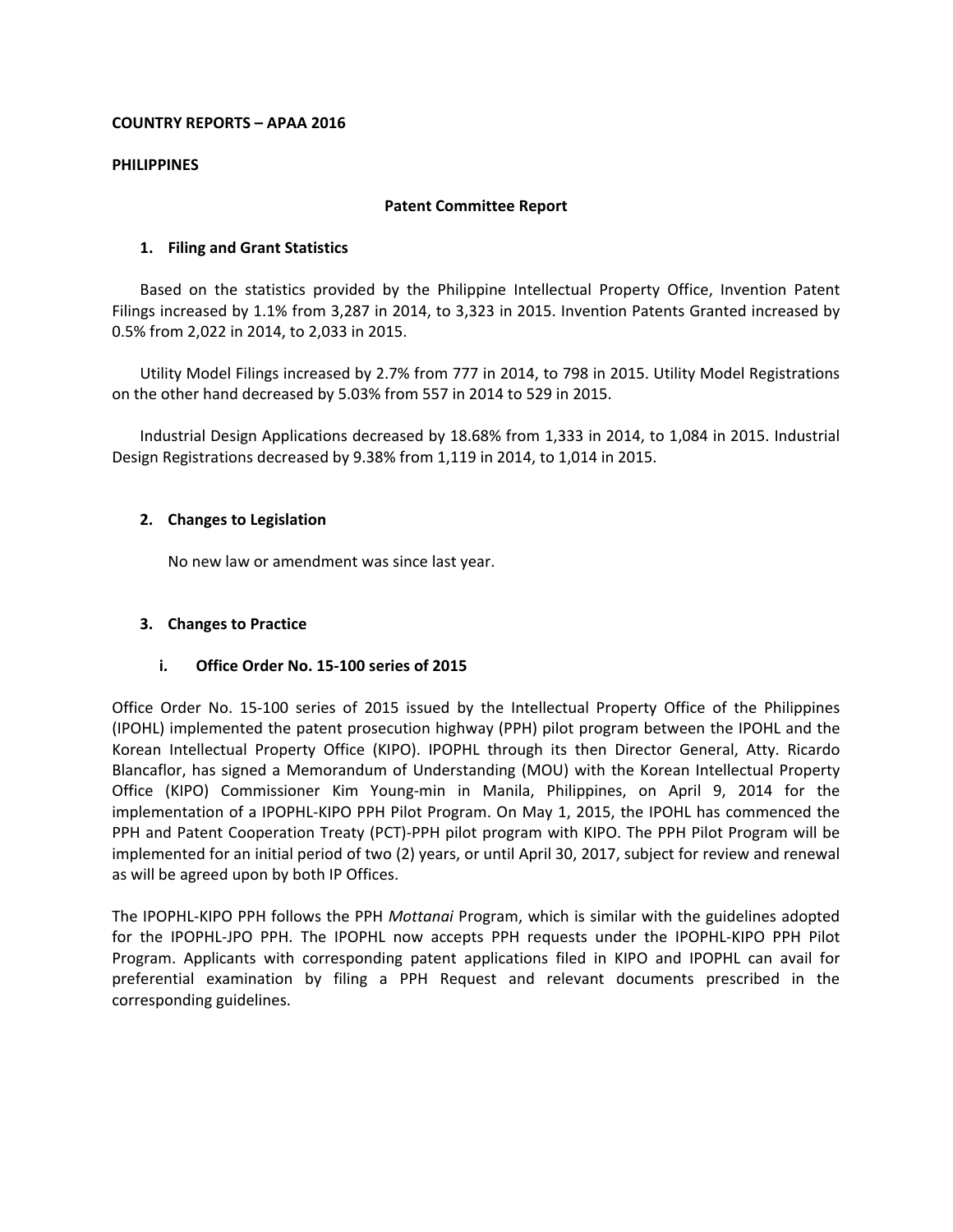# **ii. Revenue Memorandum Order No. 27-2016**

Revenue Memorandum Order (RMO) No. 27-2016 issued by the Bureau of Internal Revenue (BIR) provides the procedure for claiming tax treaty benefits for dividend, interest, and royalty income of nonresident income earners. This RMO applies to royalties derived from patent licensing

In lieu of the mandatory tax treaty relief applications (TTRA), preferential treaty rates for dividends, interests and royalties are granted outright by withholding final taxes at applicable treaty rates. In the event of future audit investigation, withholding agents should keep supporting documentary substantiation to support the claim for preferential treaty rates. For royalties, documentary support includes the original or certified true copy of the notarized Royalty Agreement, Technology Transfer Agreement, or Licensing Agreement, and when applicable, a certified copy of the Intellectual Property Office (IPO) registration.

# **4. Significant Decisions (either Court or Patent Office)**

**Intellectual Property Association of the Philippines v. Ochoa, G .R. No. 204605, July 19, 2016.** This case deals with trademark law, but is included here because of the Supreme Court's reaffirmation that it is the policy of the state to streamline administrative procedures to register patents and other intellectual property rights.

In Intellectual Property Association of the Philippines v. Ochoa,<sup>[1](#page-1-0)</sup> the Supreme Court affirmed the validity and constitutionality of the President's ratification of the Protocol Relating to the Madrid Agreement Concerning the International Registration of Marks ("Madrid Protocol"). The Court also ruled that the Madrid Protocol is not in conflict with the Intellectual Property Code of the Philippines (IP Code).

Citing Commissioner of Customs v. Eastern Sea Trading<sup>[2](#page-1-1)</sup> (the "Eastern Sea Trading case"), the Court distinguished between treaties and international agreements, which require the Senate's concurrence, on one hand, and executive agreements, which may be validly entered into without the Senate's concurrence. International agreements involving political issues or changes of national policy and those involving international arrangements of a permanent character usually take the form of treaties. The concurrence of Congress is required by our fundamental law in the making of "treaties." Treaties are formal documents which require ratification with the approval of two thirds of the Senate.

But international agreements embodying *adjustments of detail* carrying out well-established national policies and traditions and those involving arrangements of a more or less *temporary* nature usually take the form of executive agreements, which become binding through executive action *without* the need of a vote by the Senate or by Congress.

The Eastern Sea Trading case cited a Columbia Law Review article which in turn cites US jurisprudence. The Court noted that the registration of trademarks and copyrights have been the subject of executive agreements entered into without the concurrence of the Senate. Some executive agreements have been concluded in conformity with the policies declared in the acts of Congress with respect to the general subject matter.

<span id="page-1-0"></span><sup>&</sup>lt;sup>1</sup> G .R. No. 204605, July 19, 2016.<br><sup>2</sup> No. L-14279, October 31, 1961.

<span id="page-1-1"></span>